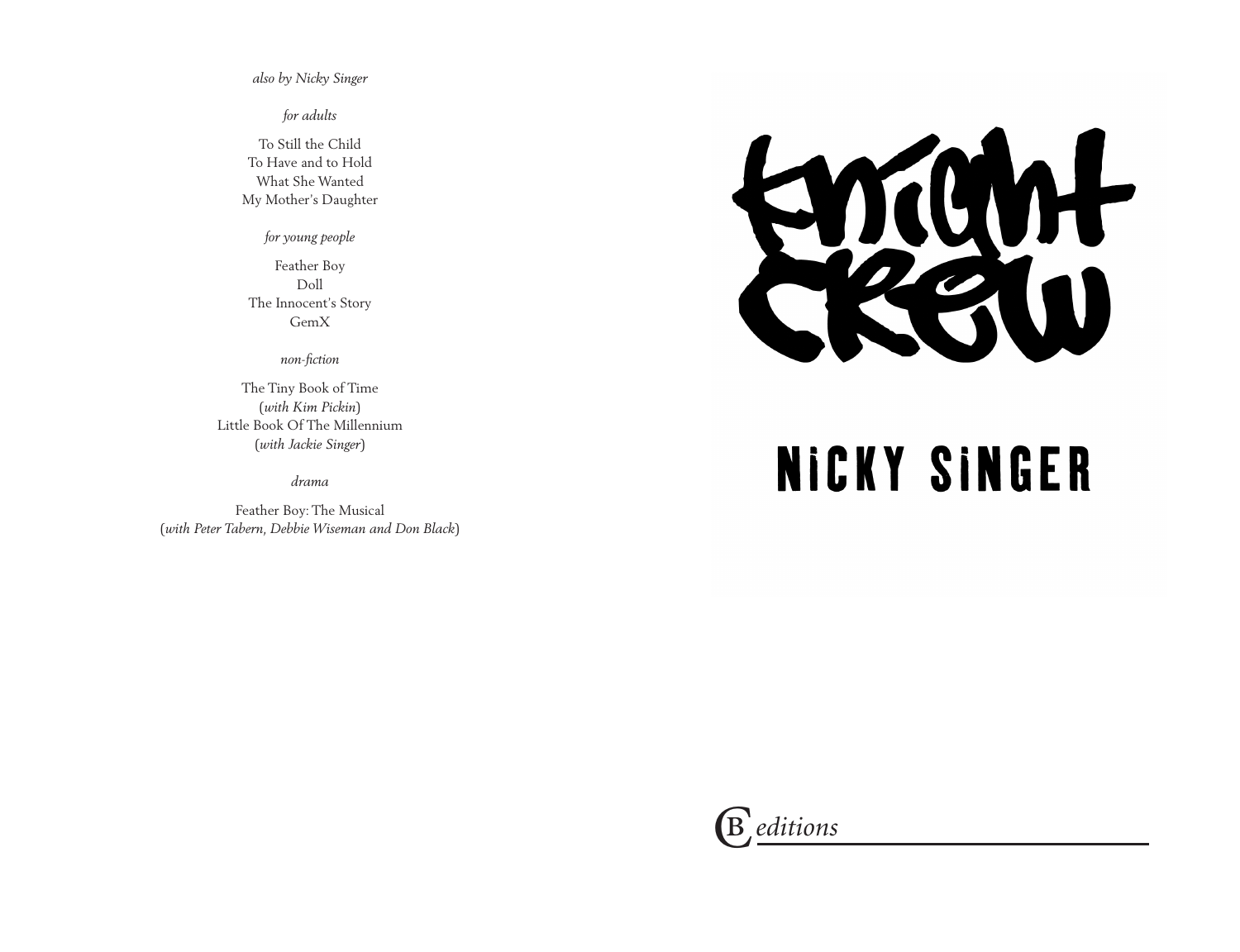First published in 2009 by CB editions 146 Percy Road, London W12 9QL www.cbeditions.com

> All rights reserved © Nicky Singer, 2009

The right of Nicky Singer to be identified as author of this work has been asserted in accordance with the Copyright, Designs and Patents Act 1988

> Typeset by CB editions Cover design by Shona Andrew Printed in England T. J. International Ltd, Padstow, Cornwall



ISBN 978-0-9561073-2-9

2 4 5 3 1

For Lee, who first showed me that a lost soul isn't.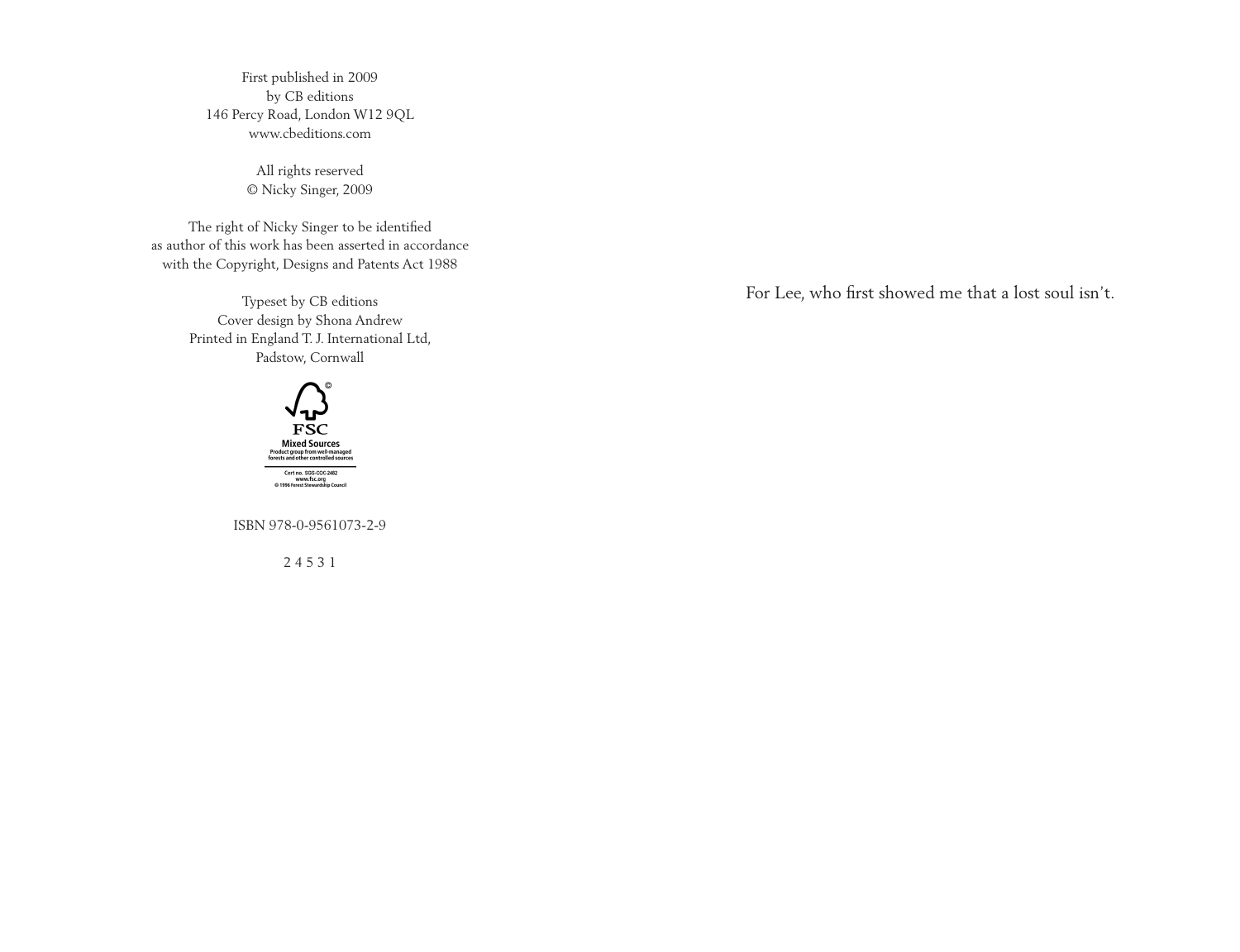1

Is every soul born good?<br>That's what Myrtle That's what Myrtle would have said. She'd have said we all tumble onto this earth brimful of possibilities. I think maybe we all arrive empty and life, oh so slowly, fills us up with love – or hate.

I've had plenty of time to think about this; the eternity of time, in fact, that I've sat here – beyond the mirrors. There are events which remain quite clear in my memory and other, darker things. But I need to tell this story and I have to start somewhere, so I will begin with the Mill.

The Mill was on a tidal island, just beyond the canal, and it had been derelict for years. It stood next to an equally derelict brewery which nevertheless still had two of those strange conical towers with the odd-angled chimney on top. Sometimes, when it was dusk and the mist was low, the frontage of the Mill and the brewery seemed to loom out of the water like some turreted castle from a bygone age. Or that's how it seemed to me. Maybe that was my mother in me, hoping, against all the odds, for the heroic. Perhaps it was Myrtle's influence. You can change things, Myrtle said, just by looking. And for a while I believed her. I still want to believe her, but it's not everyone that can live in a burnt-out car, or see a future in a discarded pot-noodle container.

This is a long story and a bitter one, but I will try to tell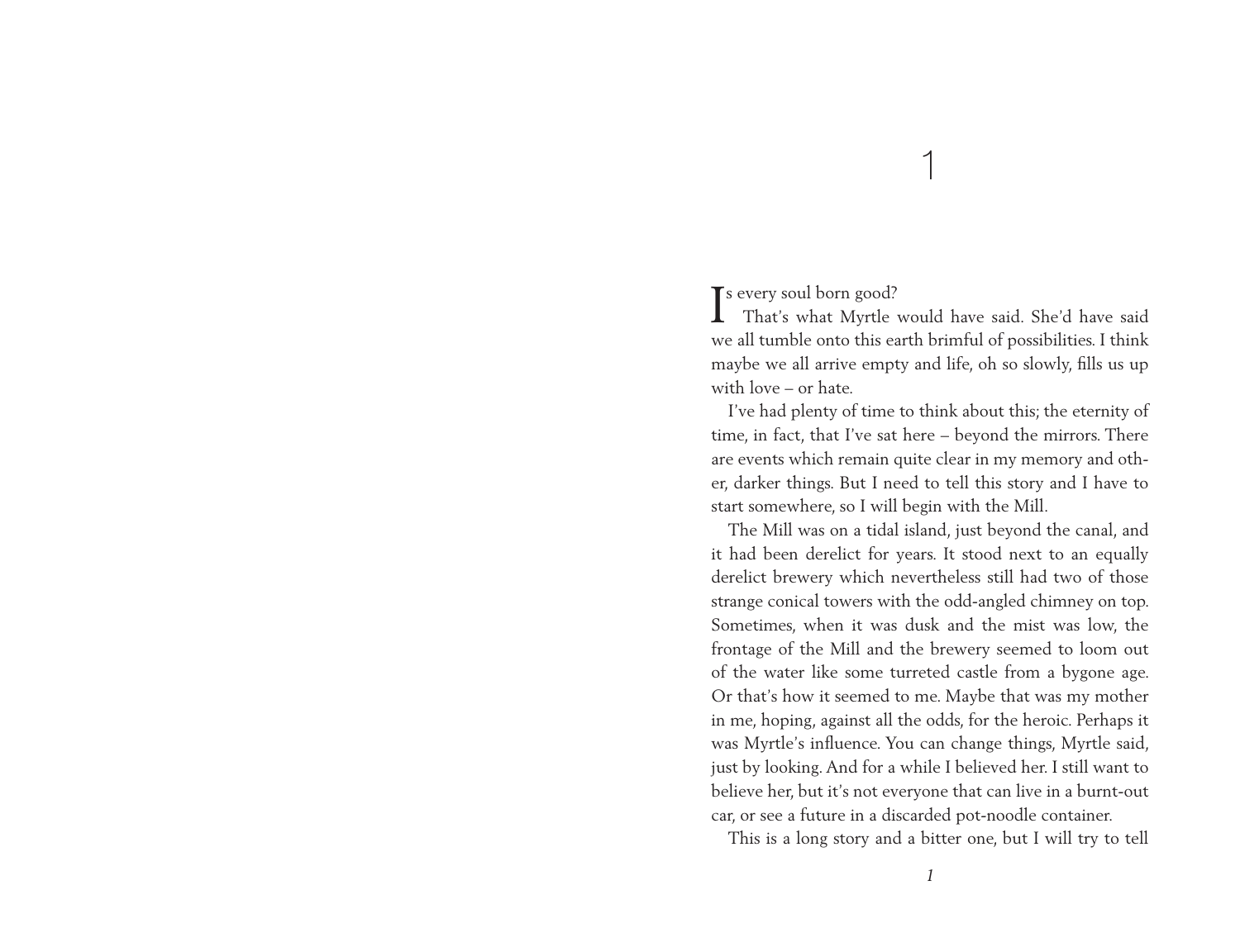it as honestly as I can, because I've come to understand that what happened wasn't all my brother's fault. No, it wasn't Mordec's fault. Nor Lance's for that matter, nor Quin's. I was as much to blame as any of them. More so, probably, because, in the end, it was my hand on the knife.

I was one day short of thirteen when I came to the Mill. Sometimes I wonder how things would have been if I'd never gone? It wouldn't have stopped the killing, of course, but maybe fewer of the people I loved would have died. Still, what happened happened and nothing can change that now. Besides, if I hadn't gone to the Mill that day, I would never have met Quin, and there are times, even now, with the water closed over me, I think that I'd go through it all again, just to be near her.

 It was Mordec, four years my senior, who gave me my instructions: I was to arrive in the afternoon; I was to meet OG. When I got to know OG, he told me that he'd got his name from a book about American gangsters, but I never saw OG with a book and I'm not at all sure he could read. But OG stood for Original Gangsta and in the Mill, that meant God. Even – at that time – to Mordec.

 It was spring, I remember, the sort of time (Myrtle would have said) where you can feel life crouching just beneath the surface of things. Everything I ever learnt about nature, I learnt from Myrtle. Before I met her I'd never even seen a snowdrop. No, that cannot be true, because there were always snowdrops by the canal in February, shy blooms pushing through at the edge of the concrete. I just didn't see them because I wasn't looking. 'Just as there's a difference between listening and hearing,' Myrtle said, 'there is a difference between looking and seeing.'

 I took the long route out of the estates, doubling back on myself before finally going through the graffitied underpass behind Tesco which leads to the track where the lights stop and the canal path begins. The air was chill and I should have been readying myself for whatever lay ahead. But I wasn't. Partly because I'd stopped being afraid – which is always a mistake – and partly because I was thinking about my mother. Not the crazy one who seemed to have exploded into our recent lives but the soft, quiet, long-ago one who used to read to me. Yes, my crazy mother used to read to me. Stories about castles and crescent moons, wise women talking in riddles and warriors battling bull-headed monsters. I remember the pictures, bright and frightening and magical. Fairy tales and myths that seemed too big for our apartment and that's what Keifer felt too. Keifer was my father – or the man I knew then as my father – that's part of this story too. Keifer didn't care for books; they reminded him, I think, that my mother's education had gone on longer than his and he wasn't to be humiliated by some *dum white woman* fallen on hard times. It wasn't long before my mother moved from reading me stories to whispering them to me in the dark, as though they were secret, dangerous things, which perhaps they were. At first she remembered well, and the pictures in my head were just as bold and colourful as the ones in the books.

 'Hold these stories,' she'd whisper, as if giving me something precious, 'here in your heart.' But I couldn't hold them and nor, after a while, could she. Things became blurred, the moons clouded over, the bull-headed monster triumphed over the warrior, the wise woman's mouth was stopped with sand. No, it can't have been like that, that's just how I see it now, from beyond the mirrors. But there was a falling away, an increase of silence. If I'd thought about it at the time, which I didn't, I would have just supposed that I was growing up, growing away from her. Yet, at the edge of my knowing, something must still have remained. Because, deep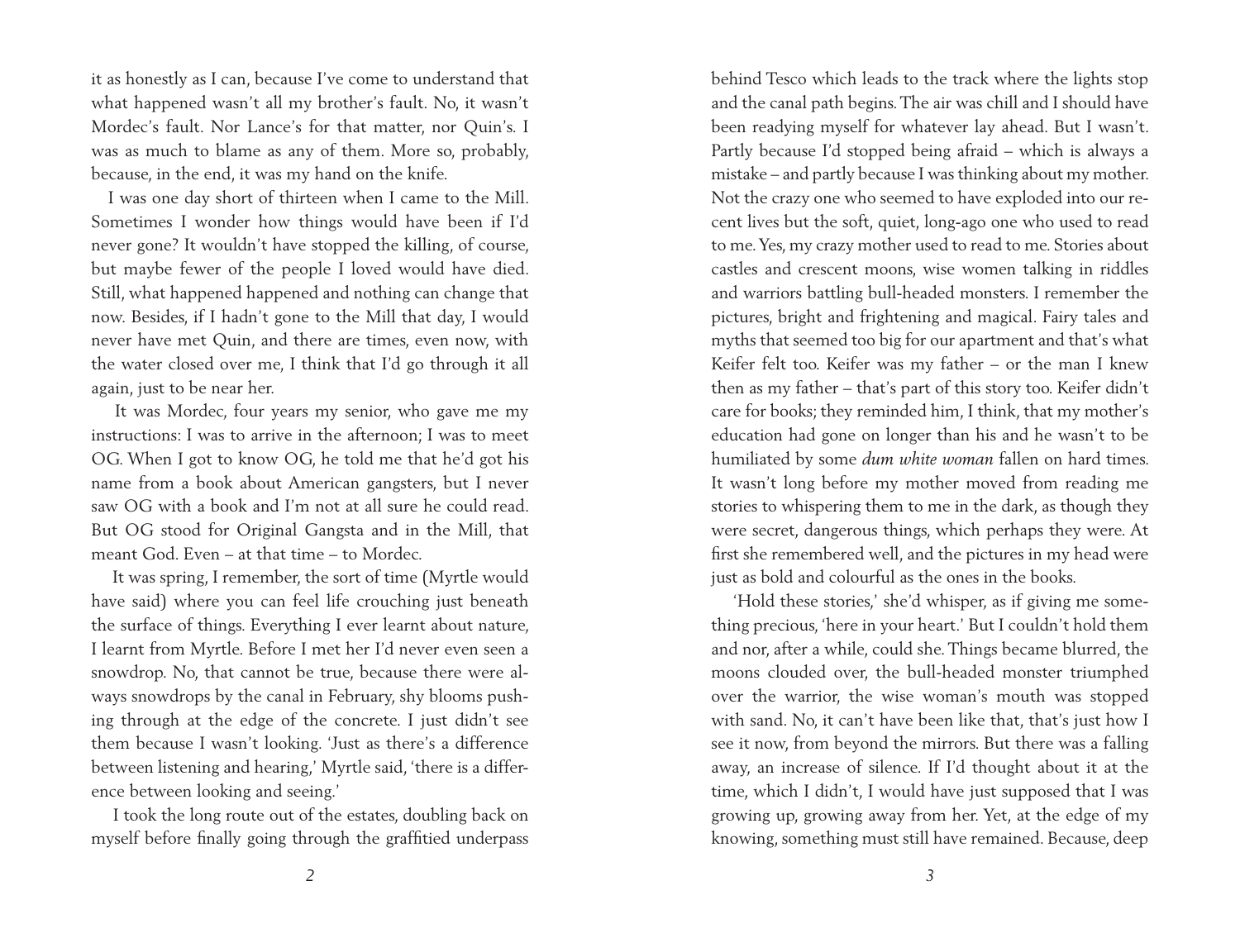down, I still looked for the outline of a castle. Hoped for a hero. Perhaps that's why I went so meekly to the Mill that day, in case OG was that hero.

To get to the island you had to go over a metal bridge. It was a fixed structure, high enough not to have to lift for passing canal traffic, but I soon came to think of it as a drawbridge – designed to keep strangers out and, perhaps, to keep us in. That day, I was the stranger. It was a mistless afternoon so I could see the buildings clearly, how they both seemed to rear straight out of the water itself, rising up five or six grey storeys towards the sky. On about level four of the Mill end, huge iron bars protruded from the building. I imagine they were to mount winches, to pull grain perhaps from the boats below. But by then, of course, they were rusted and wind-chafened and they looked like abandoned gallows. There were doors at the same level, right in the centre of the walls and, when he wasn't enthroned on the ground-floor mill wheel, OG sometimes positioned himself on the open door ledge, his feet hanging high over the river, staring at those gallows. And that's where I sat too, many years later. In fact I sat there the night I sent Quin to the slaughter.

As the Crew became both more organised and more afraid, we'd post lookouts, one on the bridge and one in the disused clock-tower of the brewery, but that day there was just Duane sitting on the river bank whittling a stick with a penknife. A penknife! Duane was about my brother Mordec's age, but leaner and darker with a kind of twitching quickness to him. He was also, as I was to learn that afternoon, very much stronger than he looked.

I was in no hurry, so I idled on the bank too, trying to guess from the spacing of the Mill windows what the layout inside the building might be. After a few minutes Duane made his way round the back and went through the kicked-in door.

I could hear the noise of voices, but only distantly, and followed him in. It was dark inside and smelt of damp wood and a kind of sweet muskiness. There was also the tang of cigarette smoke. I had been invited to come to the Mill, ordered even, so I should have stood up and announced myself. But I didn't. Perhaps I thought I'd just take a look and, if I didn't like what I saw, leave as quietly as I'd come. I was clearly nowhere near to understanding how much Mordec's life had spilled into mine and how, once you'd set foot in the Mill, nothing could ever be the same again.

I waited till my eyes got accustomed to the interior light and then picked my way across the dank floorboards, taking care to avoid the sudden soft-rot holes, the coils of rope and the empty beer cans. I made some noise of course, but there were noises in the building anyway: the slap-slap of water against the old mill machinery, the wind creak of the rusted gallows, the beating wings of some trapped bird, and the rich and dangerous sound of OG's laughter. I crept closer. The whole of the ground floor of the Mill seemed to be one giant room, divided by apparently random ladders, walls and machine wheels, so there were plenty of places of concealment.

It was not difficult to find the centre of operations. It was lit by candles, one or two of them stubbed into each tread of the giant Mill wheel where OG sat on high. The wheel must have had a span of twenty feet, but half of it was sunk beneath the level of the floor so OG's throne was the semicircular top half. The zigzag treads where the candles burned were decades thick in bird shit. Using these as a sort of stairs, OG had lashed the seat and back of an office chair to the apex and there he sat, in flickering glory, looking down on the assembled company. He was big, OG, not tall, not fat, but hugely solid and even in winter he wore cut-off shirts (always baby blue) so you could see exactly how big the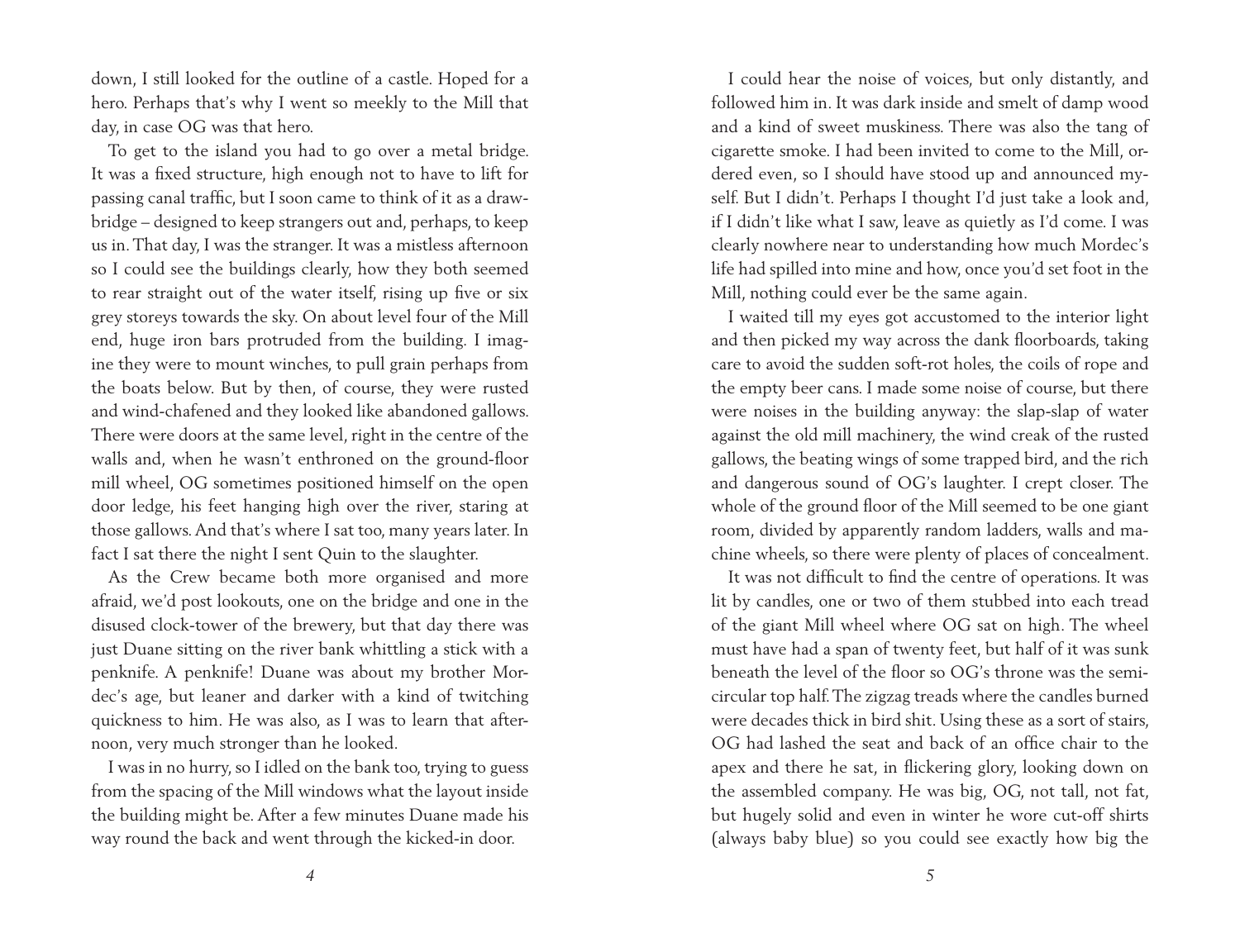muscles in his arms were. And just as he was bigger than everyone else OG was also blacker. Many of us were mixedrace. Not OG. He was solidly, monumentally black, and he oiled his skin till it shone. I watched the cigarette smoke curl in and out of his very white teeth.

Everyone else sat at the foot of the wheel, either on upturned beer crates or on pallets stolen from the yard that backed onto the canal. I don't know how many people were there that day, it was usually somewhere between fifteen and twenty and always more boys than girls. Quin was absent, so she never saw what happened next. If she had been in the Mill, I like to think she would not have joined in – but you never knew with Quin. Elayne was there and Tanisha, Duane of course, his twin brother Garvey, as well as Pels, Borz and Mordec.

They were talking about the Saxon Road Mob.

'Dey've got the soldjas,' Mordec was saying.

OG blew out a very slow, very deliberate smoke ring. 'But dey aint got no brains.'

Elayne broke off from drinking lager from a yogurt pot and giggled delightedly. Elayne was one of the yungas, a tiny spitfire kid, mixed-race with mad, triumphal hair plaited flat with myriads of girlie ribbons. That was the first day I ever set eyes on her and I remember thinking even then how strange the ribbons looked against her boyish face. 'The Knight Crew got brains,' she said. 'The Knight Crew got brains – and heart!'

Later I would find out just how much heart that girl had.

Despite the dark and the smoke, the word 'knight' didn't conjure the road I'd known from childhood, a decrepit, garbage-strewn place where every second building was boarded up; no, I suddenly saw (as if my long-ago mother had breathed through the window) a host of knights on horses,

lances in hand and, at the head of them, king of them all – me. My vision was short-lived. As I shifted my weight from my right to my left foot, the board beneath me creaked.

'Who's dat?' growled Mordec.

They were quick then, Duane, Garvey and Mordec. In one fluid move, as if they were just different limbs of the same animal, the three of them hauled me into the light.

'Oh,' said OG. 'A snake.'

I waited for Mordec to speak, for him to say something like, 'Oh dat's no snake, dat's my lil brother, Art. I told him to come.' Only he never said a word. And somehow, caught in OG's gaze, I said nothing either.

'A snake in de grass,' said OG lightly.

Elayne giggled again, but it was nervous laughter now. I could smell the fear in it – and the anticipation.

OG took a last, sharp suck on his cigarette and stubbed it out in some bird shit. A float of ash extinguished against the mill wheel.

'A Saxon boi,' OG added, making what I later understood to be some sort of signal with his right hand, which is when my brother kicked me in the back of the knees. Hard.

Taken unawares, I crumpled to the ground so I didn't see whether it was Mordec or Duane who pulled me straight to my feet again. But I know it was Garvey who threw the first punch, a blow to the head that sent me spinning down once more, only to be jerked up again by the collar. The next punch was to my stomach, I doubled in on myself but still managed to catch a side-blow to the chest as I fell. Hands pulled me up again. And again. As many times as the blows fell, and it wasn't just Garvey and Duane and Mordec, others had risen from the pallets and stood over me, waiting their turns.

I was dizzy and disorientated and there was blood in my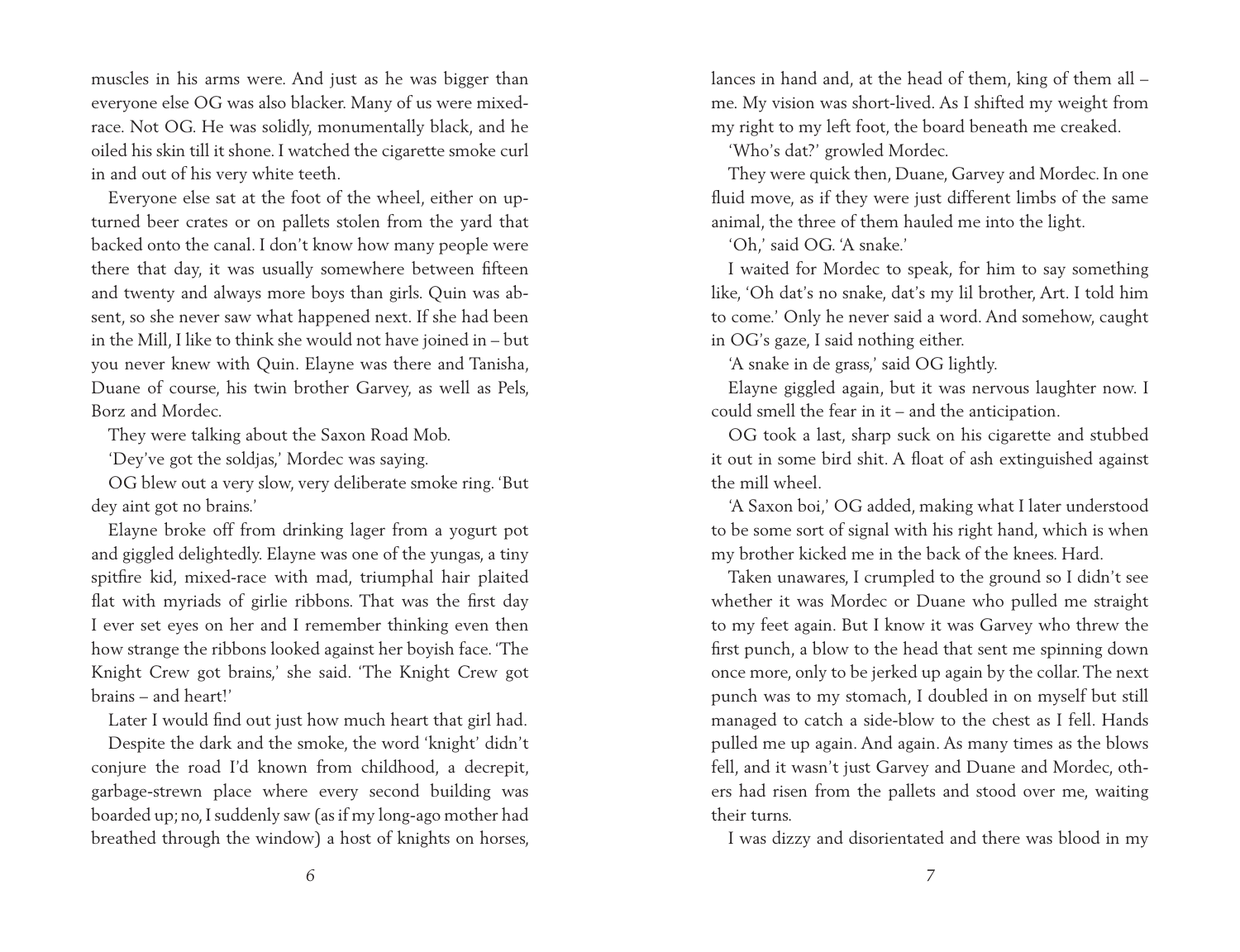mouth from the gape in my lower lip but I knew I mustn't go down another time, because then they would kick me properly. I don't know how I knew that, or why I suddenly found the strength to lash out myself. Maybe it was my brother's face, looming over me, grinning. Maybe it was just survival instinct, or plain anger or a straightforward sense of injustice, but I hit them, flailing about like a madman, grinding and gnashing and, mainly, missing.

At once their blows ceased. They all stood back, some resumed their seats, others just moved away. The breathing around me changed, I heard the click of cigarette lighters and another, more relaxed, laugh from Elayne. I stopped flailing.

OG looked down at me from his seat on the Mill wheel. My blurry vision made out two of him, his dual faces set in parallel expressions of total languor.

'You're alryt, Art,' he said.

He'd known who I was all along. That shocked me, but not as much as the tiny accompanying incline of his head which, I later discovered, meant that I was bound – life and death – to the Knight Crew.

## 2

Looking back, I can see patterns in everything that happened, but at the time events seemed to fall out as randomly as I fell over Myrtle's feet that evening. I was still bruised from my beating, but I didn't feel bruised. Perhaps the adrenalin had fired me to a place beyond pain, perhaps it was just the cider I drank that night. I didn't like the taste of the cider but I kept downing it because Mordec kept pouring it, pot-noodle container after pot-noodle container of it. After a time I could no longer smell the tang of curry which had initially clung to the plastic innards of the cup, or recall the number of refills.

So I wasn't exactly watching my footing as I slewed over the bridge from the island back along the mainland canal bank. Before the arrival of the burnt-out car (I'll tell that story later) Myrtle shifted her abode fairly frequently. That night she'd set up camp beneath a concrete arch notched into a brick wall. A flattened and extremely rusty oil-drum was all that lay between her and the damp February ground, and she was surrounded by other bits of neatly arranged urban swill: four polystyrene cups, a Lucozade bottle, a cement-encrusted industrial tape-dispenser, a single bright pink plastic glove, a hosepipe, half an office chair, a Value bacon packet (empty) and some rubble. Myrtle was a baglady without a bag. She never carried stuff about, it just